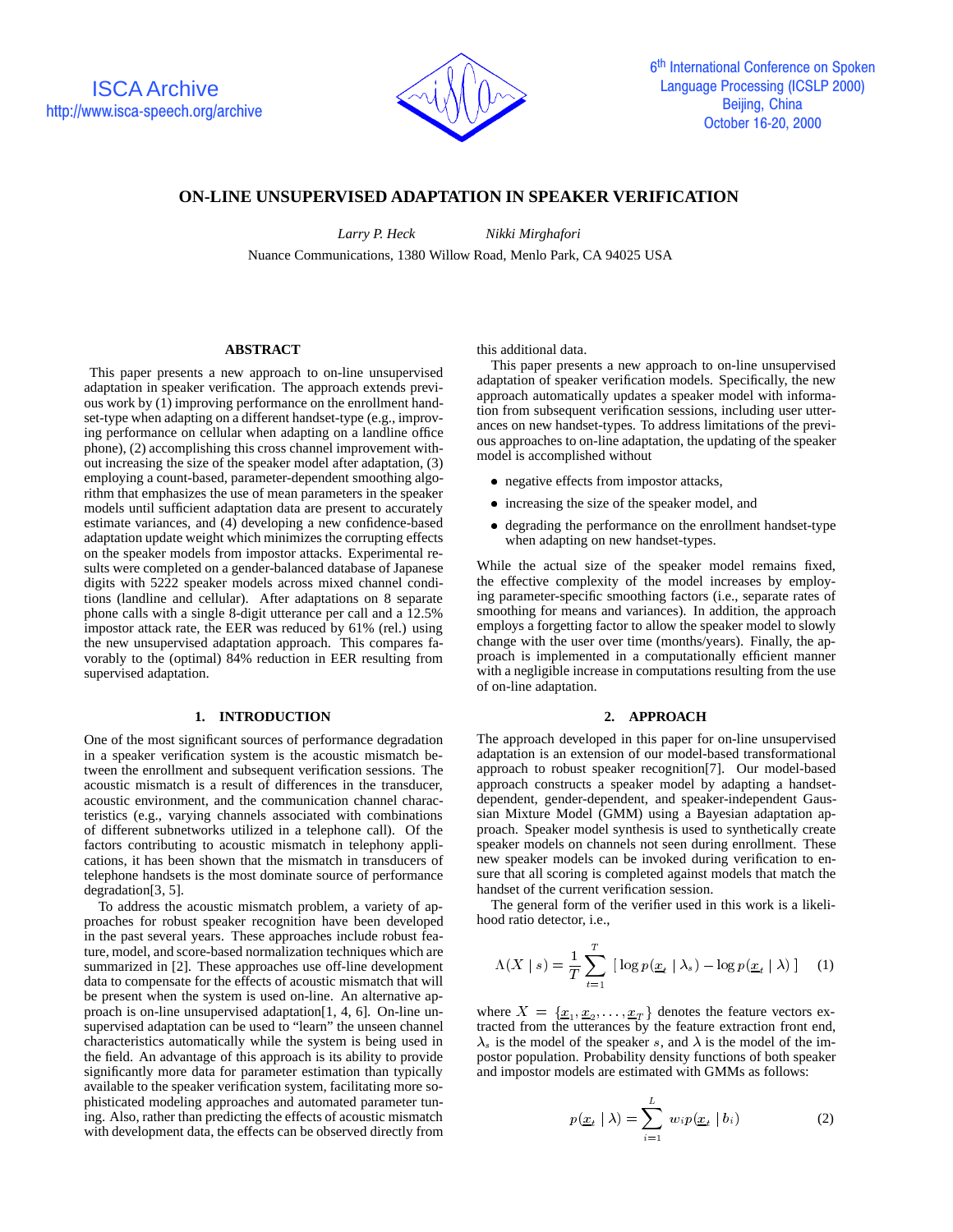with mixture weights  $w_i$ , and gaussian densities  $p(\underline{x}_t | b_i)$ . Each speaker GMM is therefore parameterized by a collection of mixture weights, means, and covariances, i.e.,  $\lambda = \{W, M, \Sigma\}.$ 

Multiple GMMs are estimated for each speaker, with each GMM corresponding to a unique channel. Each GMM is constructed by adapting a common root GMM in a way that ensures a correspondence between each gaussian in all GMMs[7]. A model for a channel that was not seen during enrollment is synthetically constructed through a model-based transformation,

$$
T_{ab}(w_i) = w_i \left( \frac{w_{b,i}}{w_{a,i}} \right)
$$
 (3)

$$
T_{ab}(\underline{\mu}_i) = \underline{\mu}_i + (\underline{\mu}_{b,i} - \underline{\mu}_{a,i})
$$
 (4)

$$
T_{ab}(\underline{\sigma}_i^2) = \underline{\sigma}_i^2 \left( \frac{\underline{\sigma}_{b,i}^2}{\underline{\sigma}_{a,i}^2} \right)
$$
 (5)

where  $T_{ab}$  is the transformation between channels a and b, and  $w_{a,i}$ ,  $\mu_{a,i}$ , and  $\sigma_{a,i}^2$  refer to the mixture weight, mean, and variance of the  $i$ -th gaussian of channel  $a$ .

To extend the above approach for on-line unsupervised adaptation, several new techniques must be developed that can automatically (1) determine if the data should be used to adapt the speaker model, (2) update the statistics of the speaker model, and (3) enable the system to "track" recent changes in the speaker's voice even if the speaker model has been adapted over long periods of time. The constraints on the design of these techniques are that there will be only one enrollment session, no increase in the size of the speaker model, and no degradation in performance on the initial enrollment channel caused by adapting to new data from other channels.

To determine if the data should be used to adapt the speaker model, we employ a confidence-based weighting scheme that updates the speaker model more aggressively if the verifier is confident of the speaker's identity. Using the verifier score  $\Lambda$ as defined in Equation (1), we form the adaptation weight  $W$ by utilizing a nonlinear function of the verifier score based on a cumulative Rayleigh distribution

$$
\mathcal{W}(\Lambda) = 1 - \exp\left[\frac{-(\Lambda - \tau)^2}{2b^2}\right] \tag{6}
$$

where  $\tau$  is the acceptance threshold of the verifier, and b is the Rayleigh coefficient which controls the smoothness of the function.

To update the speaker model statistics, as well as provide a method that "tracks" recent changes in the speaker's voice even after many adaptations, we use the following equations:

$$
\begin{array}{rcl}\nE_i(\underline{x}) & = & E_i(\underline{x})^{[0]} \ (1 - F) & + & \mathcal{W}(\Lambda) \ \beta_\mu \ E_i(\underline{x})^{[1]} \\
E_i(\underline{x}^2) & = & E_i(\underline{x}^2)^{[0]} \ (1 - F) & + & \mathcal{W}(\Lambda) \ \beta_\sigma \ E_i(\underline{x}^2)^{[1]} \\
n_i & = & n_i^{[0]} \ (1 - F) & + & \mathcal{W}(\Lambda) \ \beta_w \ n_i^{[1]}\n\end{array}
$$

where  $E_i(\underline{x})$  and  $E_i(\underline{x}^2)$  are the expected values of the data  $\underline{x}$  for c and  $x^2$ , respectively for the *i*-th gaussian in the speaker model,  $n_i$  is the probabilistic occupancy of the data in the *i*-th gaussian,  $E_i(.)^{|j|}$  is the sufficient statistic of the speaker model for the j-th adaptation iteration (e.g., j-th phone call), and  $W$  is the adaptation weight defined in (6). The terms  $(\beta_{\mu}, \beta_{\sigma}, \beta_{w})$ are Bayesian smoothing factors. Separate smoothing factors are used to enable the system to, for example, rely more heavily on the first-order sufficient statistics until adequate observations have been accumulated to properly estimate the second-order sufficient statistics. Using separate smoothing factors is particularly important for on-line adaptation since it allows the effective complexity of the speaker model to grow with the additional

data from new verification attempts, without increasing the actual complexity of the speaker model. The forgetting factor,  $F$ , is a number between 0 and 1. Setting  $F = 0$  will make the system "remember" statistics from all past utterances completely, and setting  $F = 1$  will make the system perfectly track speaker changes but "forget" everything from the past <sup>1</sup>.

Finally, to satisfy the constraints of no growth in the size of the speaker model with adaptation while minimizing degradation in performance on the initial enrollment channel, we develop an "inverse synthesis" approach. The inverse synthesis approach relies on the fact that the transformations between channels described in Equation (3-5) are lossless. For each adaptation utterance, channel-dependent statistics are gathered and saved. Instead of storing the statistics of each channel separately on disk, the new approach stores the new statistics along with the original statistics on a single channel by first transforming the new statistics back to the enrollment channel. The statistics (counts) from each channel are added together before storage, resulting in no increase in the size of the speaker model. In addition, the lossless nature of the mappings between channels enables the system to exactly recover the statistics from the new channel on the next verification attempt.

To illustrate the approach, let us consider an example. A user enrolls his voice on an office phone. We will refer to the enrollment channel as channel  $a$ , and the resulting speaker model as  $\lambda_a^{[0]}$ . After enrollment, the user calls the system on a pay phone (channel b). Our goal is to determine the resulting models after the adaptation phone call, i.e.,  $\{\lambda_a^{\downarrow\downarrow}, \lambda_b^{\downarrow\downarrow}\}.$ 

The speaker model for channel  $b$  after the first adaptation phone call is given as

$$
\begin{array}{ccc} \lambda_b^{[1]} & = & \tilde{\lambda_b}^{[0]} \oplus \lambda_b^{[0]} \\ & = & T_{ab}(\lambda_a^{[0]}) \oplus \lambda_b^{[0]} \end{array}
$$

where  $\lambda_b$ <sup>[0]</sup> is the *synthetic* speaker model for channel b determined through a forward transformation  $T_{ab}$  of the speaker model from channel  $a$  (the symbol  $\oplus$  indicates that the addition is completed on the counts rather than the model parameters directly). To store these new statistics from channel  $b$ , we could save both models  $\lambda_a^{\{0\}}$  and  $\lambda_b^{\{0\}}$ , but this would effectively double the storage space required in the speaker model database. Instead, we can map the new statistics,  $\lambda_b^{\{0\}}$ , back onto channel a, add them to the existing statistics from  $\lambda_a^{[0]}$ , and then save a single model,  $\lambda_a^{\downarrow \downarrow}$ .

$$
\lambda_a^{[1]} \quad = \quad \lambda_a^{[0]} + T_{ab}^{-1}(\lambda_b^{[0]})
$$

By following this procedure, the size of the speaker model does not grow, and the model on channel <sup>a</sup> "learns" from the call made on channel b. Also, it can be shown that the speaker model for channel  $b$  can be exactly reconstructed since the transformations are one-to-one and invertible, i.e.,  $T_{ab}^{-1}T_{ab} = I$  where I is the identity matrix. This is shown as

$$
\begin{array}{lll} \tilde{\lambda_b}^{[1]} & = & T_{ab}(\lambda_a^{[1]}) = T_{ab}(\lambda_a^{[0]} \oplus T_{ab}^{-1}(\lambda_b^{[0]})) \\ & = & T_{ab}(\lambda_a^{[0]}) \oplus \lambda_b^{[0]} = \lambda_b^{[1]} \end{array}
$$

<sup>&</sup>lt;sup>1</sup>Note that the adaptation update equations only affect the speaker models and not the impostor models. After the statistics for the speaker model are updated, the final speaker model used for verification  $(\lambda_s)$  in Equation (1)) is constructed by smoothing the updated speaker model with the impostor models as described in [7].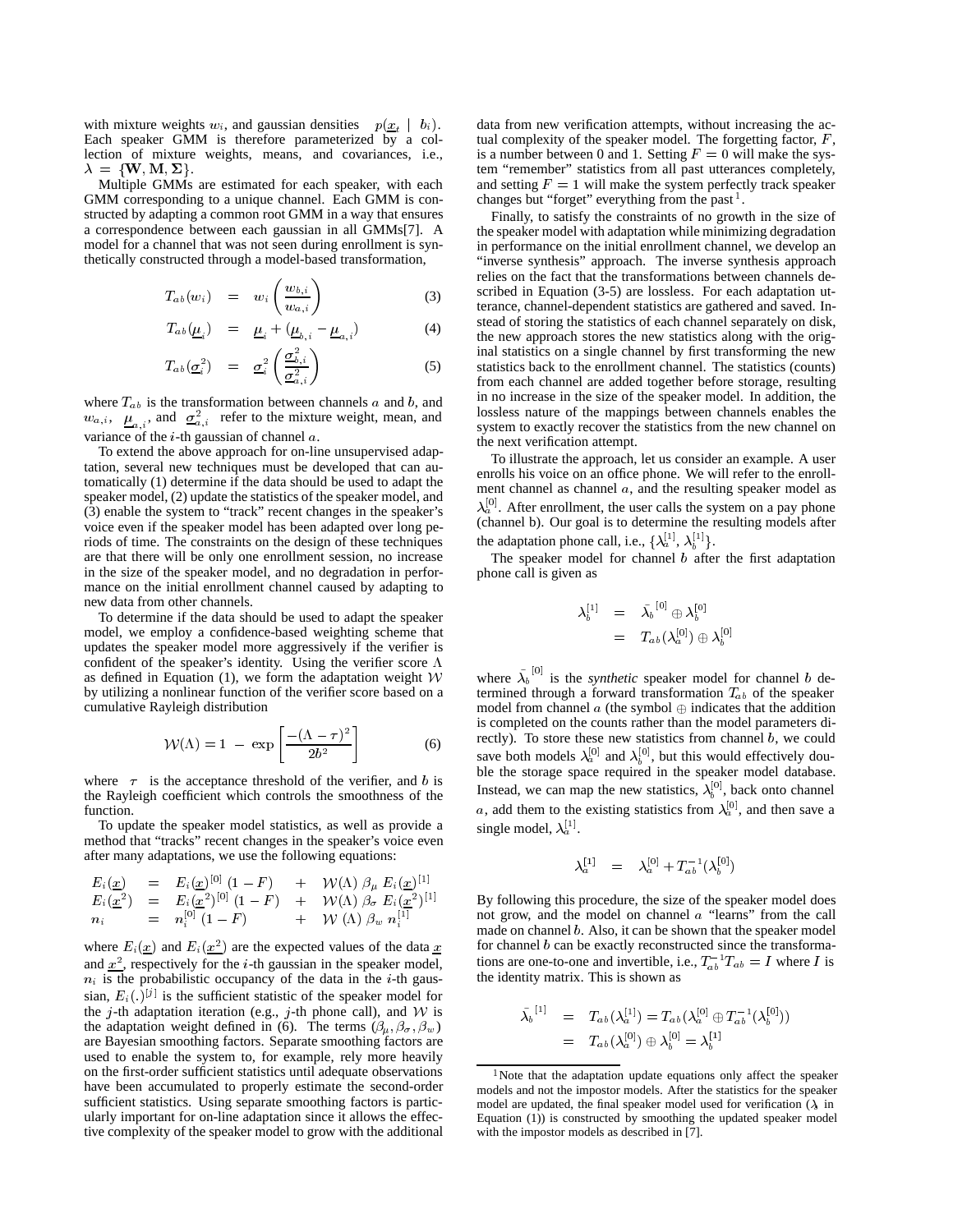### **3. EXPERIMENTAL RESULTS**

In the experiments presented, we will refer to two approaches developed in this paper as "SMS" and "SMS+Inverse", where both use the Speaker Model Synthesis (SMS) approach but the former stores the new adaptation statistics separately with each channel, and the latter transforms the new statistics back to the enrollment channel. Since we are using three channel types in these experiments (electret, carbon-button, and cellular handsets), the SMS approach yields speaker models that are triple the size of the SMS+Inverse approach.

### **3.1. The Database**

We used a database of Japanese digit strings. This database contains a gender-balanced set of 40 speakers, each of whom made four calls (two landline and two cellular). In each call, three repetitions of ten unique 4-digit strings were spoken. In other words, each unique 4-digit string was uttered 12 times by each speaker, half in a landline and half in a cellular condition.

To extend the data, multiple speakers models (between 130 to 150 on average) were built for each of the 40 speakers. Care was taken to assure that each of the speaker models were distinct, by training each on a unique combination of two 4-digit strings. Roughly half of the models were trained on landline and half on cellular data.

For all the experiments reported, the data is divided into three disjoint subsets: a training set for building the speaker models, a verification test set, which is run after each iteration of adapting the models, and an adaptation subset.

#### **3.2. Unsupervised vs. Supervised Adaptation**

For the unsupervised adaptation performance results of this paper, 5222 speaker models were trained on three repetitions of an 8-digit utterance (each utterance was constructed by concatenating 2 4-digit utterances from the database). For verification testing, a total of 66899 mixed-gender impostor trials and 12258 true-speaker trials were performed (an average of 2.3 true-speaker and 12.8 impostor trials per model), each composed of one 8-digit utterance. The adaptation set was composed of eight utterances (8-digits each) for each speaker model, of which seven utterances were from the true-speaker and one utterance was by an impostor. The number of impostor attempts were uniformly distributed across all trials, such that **1)** in every adaptation iteration, 1/8 of the speaker models were attacked by an impostor, and **2)** 1/8 of the total trials for each speaker model were by an impostor.

The outline of the experiment was as follows: first, the speaker models were trained on the enrollment data. A verification test was run on all models to establish a baseline performance. Next, each model was adapted on one adaptation utterance. The adaptation step was followed by a round of verification testing to track the improvement in performance. The last two steps (adapt & test) were repeated eight times. The diagram in Figure 1 outlines the experimental flow.



**Figure 1. The experimental flow.**

Table 1 shows the performance of the two unsupervised adaptation approaches developed in this paper, "SMS" and "SMS+Inverse". These approaches are compared to two separate baselines, the first being the (unadapted) initial enrollment speaker models (Baseline), and the second being the optimal

| <b>Iteration</b>  | <b>Supervised</b>   | <b>SMS</b> | <b>SMS+Inverse</b> |
|-------------------|---------------------|------------|--------------------|
| <b>Baseline</b>   | 5.67% $(\pm 0.2\%)$ |            |                    |
| Iter 1            | 3.01%               | 4.20%      | 4.09%              |
| Iter 2            | 2.27%               | 3.90%      | 3.54%              |
| Iter $3$          | 1.98%               | 3.86%      | 3.23%              |
| Iter 4            | 1.67%               | 3.71%      | 3.02%              |
| $\text{Iter } 5$  | 0.94%               | 3.36%      | 2.78%              |
| Iter <sub>6</sub> | 0.97%               | 2.49%      | 2.28%              |
| Iter <sub>7</sub> | 0.91%               | 2.61%      | 2.27%              |
| Iter <sub>8</sub> |                     | 2.58%      | 2.21%              |

**Table 1.** Improved EERs for the held-out verification test set after each consecutive iteration of unsupervised adaptation. The new SMS and SMS+Inverse unsupervised adaptation techniques improved the EER by 55% and 61% over Baseline, compared with 84% for (optimal) supervised adaptation).

(Supervised) adaptation case. The new SMS and SMS+Inverse unsupervised adaptation techniques improved the EER by 55% and 61%, respectively, over the recently presented state-of-theart baseline system[7]. Also, this performance compares favorably to the optimal improvement of 84% for supervised adaptation.

#### **3.3. Channel-Specific Performance**

The goal of our second set of experiments was to study the performance of the adaptation algorithms for every enrollment/test/adaptation channel combination. In order to avoid obfuscating the results with possible model corruption, we chose to run the experiments in a more controlled manner by using supervised adaptation throughout.

A total of 5,935 speaker models (3,090 landline and 2,845 cellular) were each trained on three 8-digit utterances. The test set for each model was composed of two true-speaker utterances (one landline and one cellular) and 12 same-gender impostors (six landline and six cellular). The adaptation set was made up of four true-speaker utterances (two landline and two cellular).

In the top section of Table 2, the baseline EERs are reported. As expected, the matched conditions of landline and cellular (with 3.81% and 5.27%, respectively) are significantly better than the mismatched training/testing conditions of cellular/landline (with 7.80%) and finally, landline/cellular (with 8.33%). The table reports the EER for every enrollment/test channel combination. After four iterations of supervised adaptation, the SMS+Inverse algorithm improves the baseline from 7.14% to 2.67%, a 63% improvement. The mismatched and matched condition performance has improved by 55-71% and 64-85%, respectively, compared to the baseline. Also, the overall results have improved by 13% (from 3.07% to 2.67%) compared to the SMS algorithm. The performance of the most common condition of landline/landline is at a low EER of 0.56%.

To see the change in performance after every consecutive iteration of adaptation, the top bar chart in Figure 2 shows the performance of the SMS adaptation algorithm in a supervised mode. Each group of five bars pertains to a given enrollment/test condition. For example, consider the group of bars second from the left. The training data for these speaker models was from a landline and the test utterances were from a cellular environment. The black bar represents the baseline EER, before any adaptation (8.33%). After one iteration of adaptation on cellular data, the EER on cellular test data improved to 5.51%. As expected, adapting on landline data did not improve the performance on cellular data for the second and third iteration. This is because there is no information being shared between channels